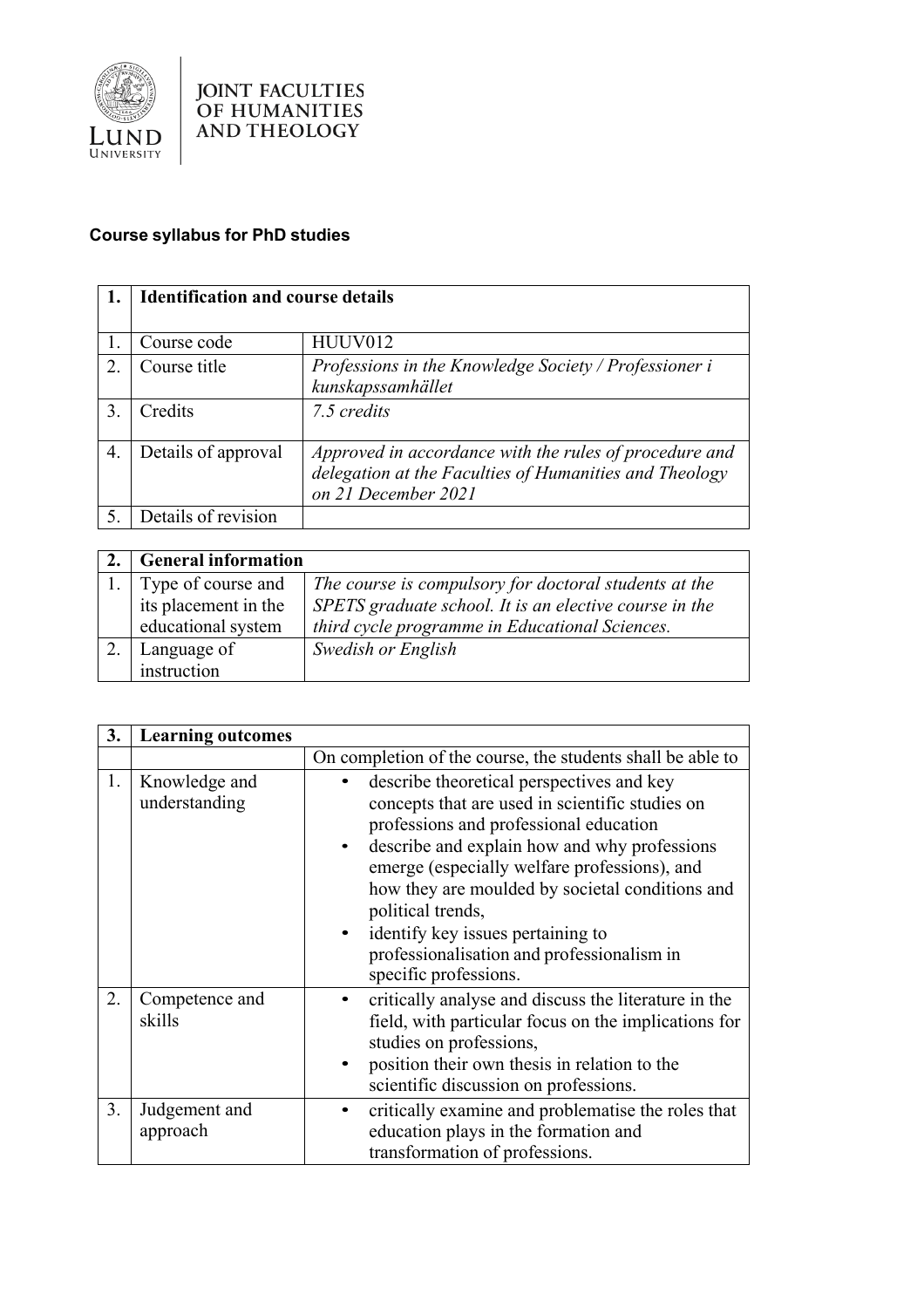| 4. | <b>Course content</b>                                                                   |                                                                                                                                                                                                                                                                                                                                                                                                                                                                                                         |
|----|-----------------------------------------------------------------------------------------|---------------------------------------------------------------------------------------------------------------------------------------------------------------------------------------------------------------------------------------------------------------------------------------------------------------------------------------------------------------------------------------------------------------------------------------------------------------------------------------------------------|
| 1. | Brief description of<br>the course and its<br>content, including<br>details of any sub- | The course aims to develop and deepen the participants'<br>knowledge of key theoretical perspectives, concepts and<br>discussions related to scientific studies on professions.                                                                                                                                                                                                                                                                                                                         |
|    | divisions in the<br>course.                                                             | The course illuminates the following questions:<br>What constitutes a profession and who makes<br>that determination?<br>How and why do professions arise?<br>How are professional landscapes moulded by<br>$\bullet$<br>societal conditions and political trends (e.g.<br>globalisation, digitalisation, marketisation) in<br>Sweden and other countries (e.g. in the Nordics)?<br>What is the role of education in the formation and<br>transformation of professions and professional<br>identities? |
|    |                                                                                         | The questions above will be discussed and problematised<br>in relation to the specific professions focused upon in the<br>course participants' thesis work.                                                                                                                                                                                                                                                                                                                                             |

| 5. | <b>Teaching and assessment</b> |                                                           |
|----|--------------------------------|-----------------------------------------------------------|
|    | Teaching methods               | Lectures, seminars and participant-led discussions of the |
|    | employed, including            | <i>items on the required reading list</i>                 |
|    | details of any                 |                                                           |
|    | compulsory                     | Participation in all course components is compulsory.     |
|    | components                     |                                                           |
|    | Examination details            | Written assignment                                        |

| 6. | Grades                                                                              |                                                                                                                                                                                                                                                           |
|----|-------------------------------------------------------------------------------------|-----------------------------------------------------------------------------------------------------------------------------------------------------------------------------------------------------------------------------------------------------------|
|    | Grading scale                                                                       | $Pass-Fail$                                                                                                                                                                                                                                               |
| 2. | Grading of the<br>complete course                                                   | The requirement for a grade of Pass for the whole<br>course is participation in all course components and a<br>grade of Pass on the written assignment. Being absent<br>from one course component at most can be made up<br>through a written assignment. |
| 3. | Different grading<br>scales for different<br>parts of the course<br>(if applicable) |                                                                                                                                                                                                                                                           |